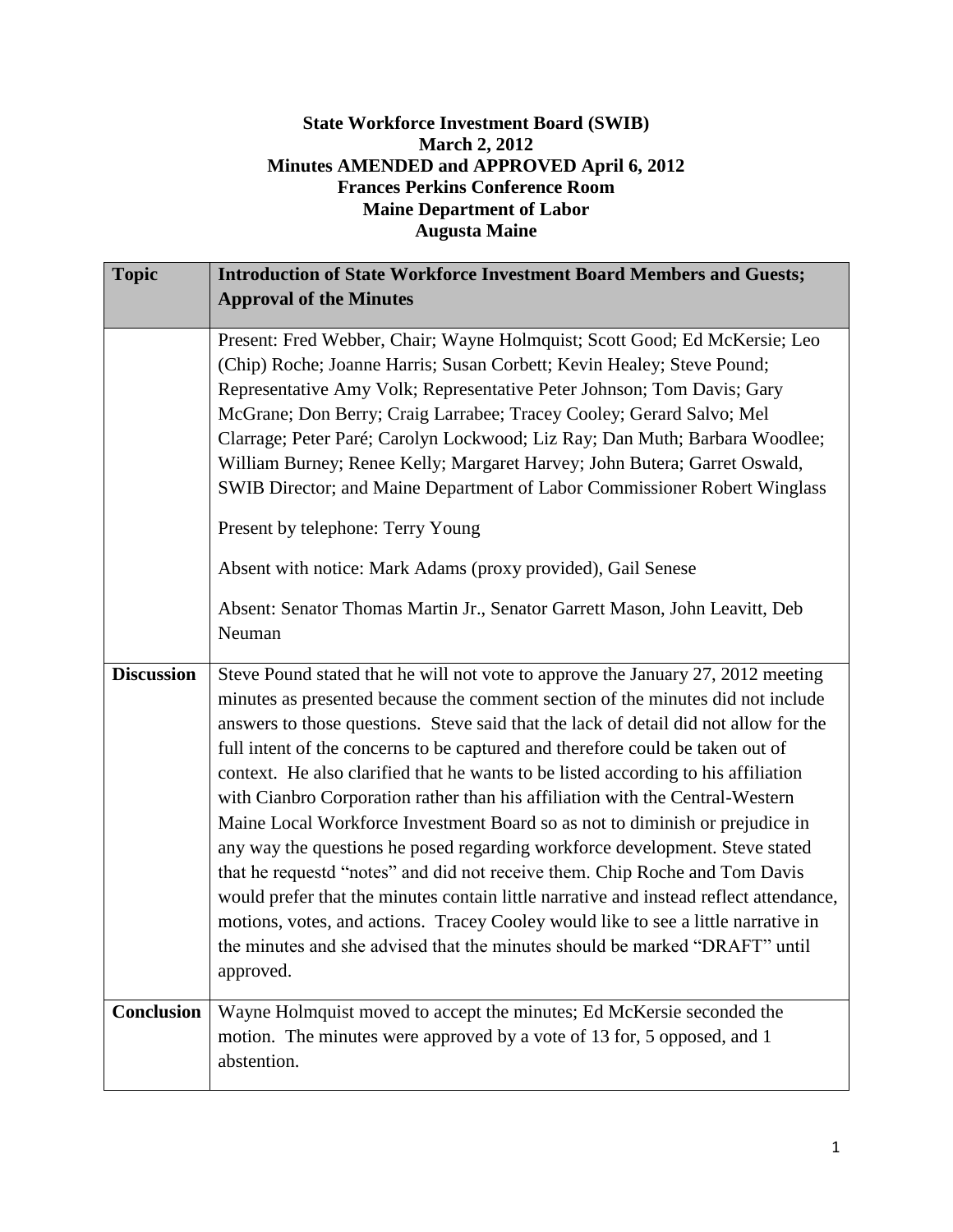| <b>Topic</b>      | <b>SWIB Chair Report: Fred Webber</b>                                     |               |                  |
|-------------------|---------------------------------------------------------------------------|---------------|------------------|
| <b>Discussion</b> | Fred described his and Commissioner Winglass' meeting with Holly          |               |                  |
|                   | O'Brien, Director of the US Department of Labor's (USDOL) Region I        |               |                  |
|                   | office in Boston, where she reinforced that the SWIB is the Governor's    |               |                  |
|                   | Board and has the authority to recommend policy. She also reinforced      |               |                  |
|                   | that Maine is following the correct process for restructuring and filing  |               |                  |
|                   | necessary waivers. In response to a question, Garret Oswald informed      |               |                  |
|                   | the SWIB that Maine is waiting to receive the official instructions from  |               |                  |
|                   | the USDOL on the state's WIA Workforce Investment Act Strategic           |               |                  |
|                   | Plan. Garret said that this time, the USDOL is asking states to submit a  |               |                  |
|                   | five year plan and that the deadline is probably September of 2012, but   |               |                  |
|                   | he is waiting for the official word on this. He mentioned that states are |               |                  |
|                   | strongly encouraged to submit "unified plans." During conversation        |               |                  |
|                   | about performance measures, Steve Duval of the Maine DOL Bureau of        |               |                  |
|                   | Employment Services advised that the state could reduce the current       |               |                  |
|                   | seventeen performance measures to nine "common measures" that             |               |                  |
|                   | would reflect performance among educational institutions and              |               |                  |
|                   | employment programs. Fred Webber emphasized that Maine wants              |               |                  |
|                   | measures "that make sense to us." Gary McGrane requested that we see      |               |                  |
|                   | the current plan so we can improve it rather than "starting from          |               |                  |
|                   | scratch." Garret referred the SWIB to the Maine Jobs Council website      |               |                  |
|                   | to view the current plan as well as past plans.                           |               |                  |
|                   |                                                                           |               |                  |
|                   | Action Items: Garret will send the website containing the                 | <b>Person</b> | <b>Deadline:</b> |
|                   | state's WIA Strategic Plans to the SWIB members.                          | responsible:  | Immediately      |
|                   | www.state.me.us/labor/mjc/documents/strategicplan07.pdf                   | Garret Oswald |                  |
|                   |                                                                           |               |                  |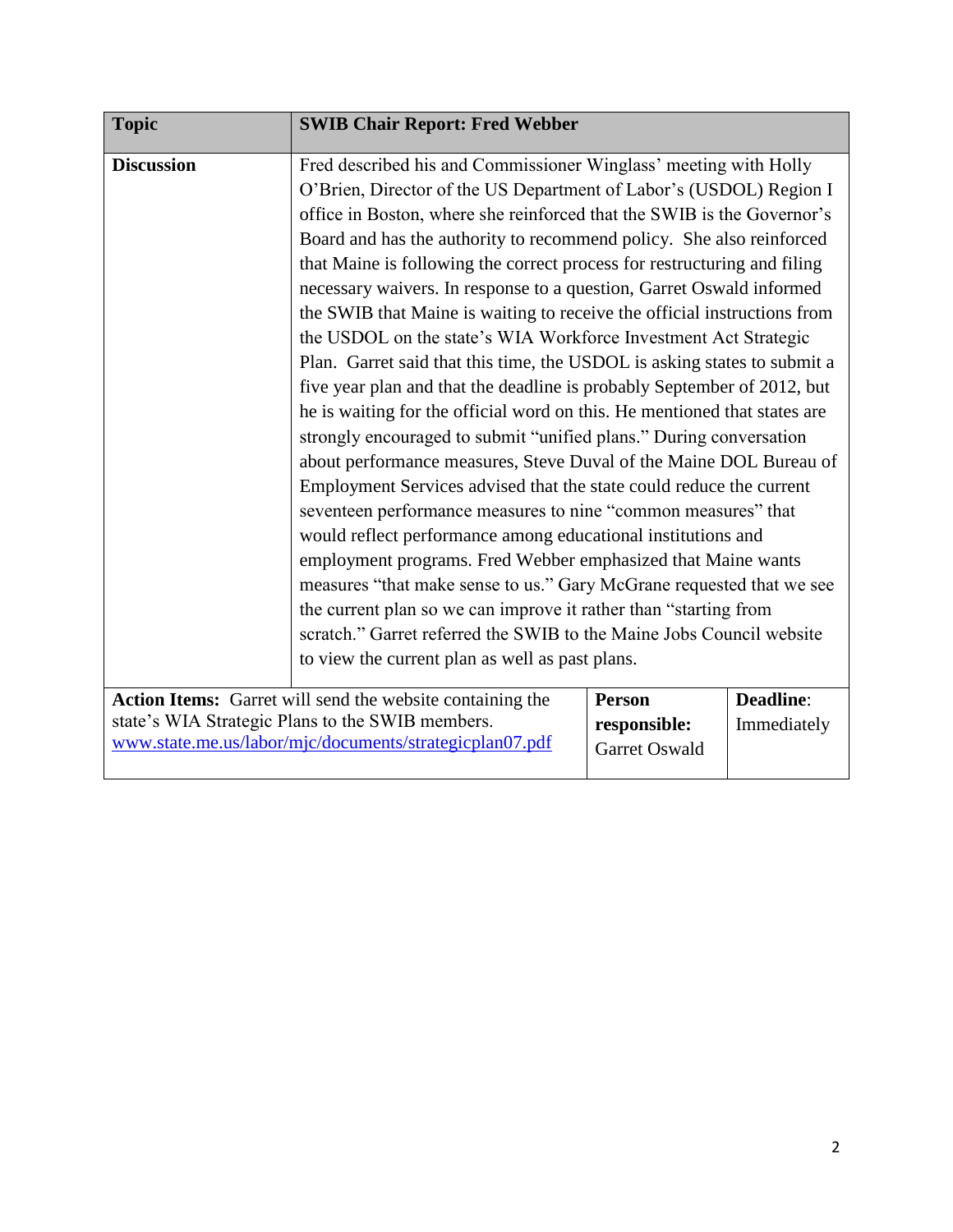| <b>Topic</b>      | <b>Governor's Plan to Restructure the Workforce Development System</b>                                                                                                                                                                                                                                                                                                                                           |                                                |                                                                    |
|-------------------|------------------------------------------------------------------------------------------------------------------------------------------------------------------------------------------------------------------------------------------------------------------------------------------------------------------------------------------------------------------------------------------------------------------|------------------------------------------------|--------------------------------------------------------------------|
| <b>Discussion</b> | This section of the meeting included public comments and responses. Please see<br>the attached for a full accounting of this section of the meeting. After a break in<br>the discussion during which Glen Mills presented demographic information, Chair<br>Fred Webber asked each SWIB member around the table to make a comment.<br>Those comments are also in the attached account at the end of the minutes. |                                                |                                                                    |
| <b>Conclusion</b> |                                                                                                                                                                                                                                                                                                                                                                                                                  |                                                |                                                                    |
|                   | <b>Action Items:</b> The comments and responses will be<br>officially recorded in the minutes of this meeting.                                                                                                                                                                                                                                                                                                   | <b>Person</b><br>responsible:<br>Garret Oswald | <b>Deadline:</b><br>At least one week<br>prior to April 6,<br>2012 |

| <b>Topic</b>      | <b>Demographics of Maine's Unemployed: Glen Mills, CWRI</b>                    |
|-------------------|--------------------------------------------------------------------------------|
|                   |                                                                                |
| <b>Discussion</b> | Glen Mills of the Center for Workforce Research and Information presented "The |
|                   | Demographics of Employment, Unemployment, and Labor Force Participation in     |
|                   | Maine" which contained graphs detailing educational attainment, age, gender,   |
|                   | industry, and employment data.                                                 |
|                   |                                                                                |
| <b>Conclusion</b> | Glen is available if anyone has questions or comments. Glen.a.mills@maine.gov  |
|                   | 621-5192                                                                       |
|                   |                                                                                |

| <b>Topic</b>      | <b>Many Flags One Campus: Alan Hinsey</b>                                                                          |
|-------------------|--------------------------------------------------------------------------------------------------------------------|
| <b>Discussion</b> | In the interest of time, Mr. Hinsey graciously agreed to postpone his presentation<br>until the next SWIB meeting. |
| <b>Conclusion</b> | Mr. Hinsey's presentation on Many Flags One Campus will be on the agenda for<br>the April 6, 2012 meeting.         |

| <b>Topic</b>      | <b>Adjourn</b>                                                                |
|-------------------|-------------------------------------------------------------------------------|
| <b>Discussion</b> | Chair Fred Webber asked if anyone was opposed to adjourning the meeting.      |
|                   | <b>Conclusion</b>   Hearing no objections, the meeting adjourned at 12:10 PM. |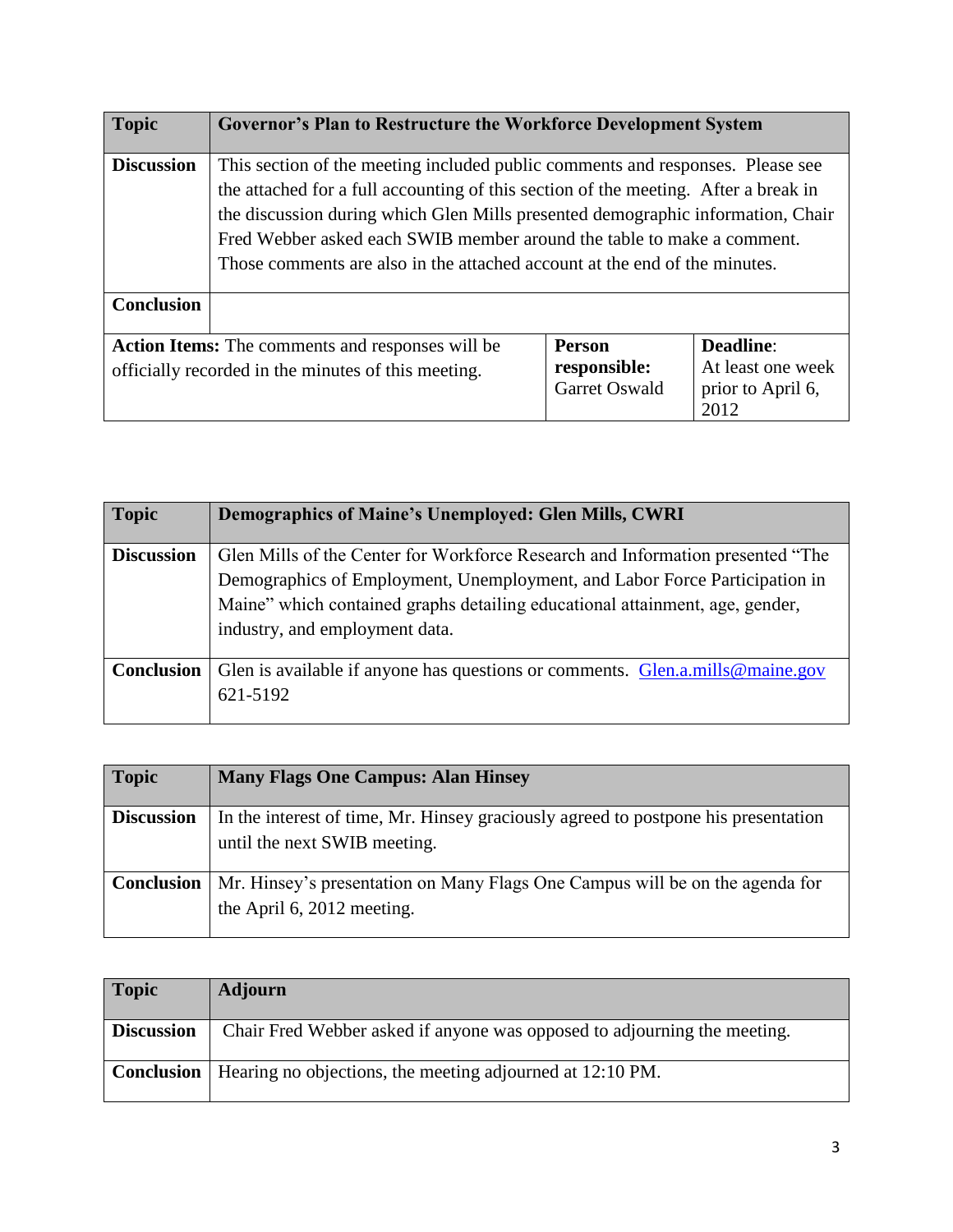## **Comments and Responses during the Discussion of the Governor's Plan to Restructure the Workforce Development System during the State Workforce Investment Board meeting on March 2, 2012.**

**Comments made by Guests are indicated by a (G) after the person's name.** 

- Ryan Pelletier (G): Will the WIB Directors have input into the Plan?
- Garret Oswald: The SWIB members will have input.
- Ryan Pelletier (G): Yes or no?
- **•** Fred Webber: You have input through the SWIB members. There are CLEOs and LWIB members on the SWIB.
- Mike Bourret (G): The Local WIBs put together local plans that are brought forward to the SWIB. If you get a "no" on the waiver, you will have to engage the LWIBs.
- Garret Oswald: The waiver is not about the designation of local workforce investment areas.
- Steve Duval (G): The SWIB's plan becomes a blueprint for the LWIBs as they develop local plans that align with the state plan.
- Mike Bourret  $(G)$ : It's always been a collaborative process. That's what I'm getting at.
- Garret Oswald: The CLEOs met with the Governor and expressed their concerns about the Chambers of Commerce. The Governor has been given customers' names and placement figures provided by the LWIBs. The Governor is trying to respond to the CLEOs' concerns about the local Chambers' capacity. Steve Wallace of the Maine Association of Chamber of Commerce Executives (MACCE) is contacting all the Chambers; he's talked to about onethird of them and they have supported the restructuring. We'll also have meetings with the Portland and Bangor Chamber executives.
- Renee Kelly: Which Chambers have expressed concerns? Bangor sent a letter.
- Garret Oswald: That letter was about another waiver.
- Renee Kelly: Who were the twenty who were there [at the meeting between Chamber Executives and the Governor]?
- John Butera: We can get you the list.
- Peter Johnson: Is there a clear statement of what the Chambers were asked?
- Garret Oswald: We've done that.
- Tom Davis: I'm concerned that this SWIB isn't getting all the information. We had some questions about the Chambers; we've received nothing. I contacted some Chambers; they haven't received anything.
- John Butera: It was decided that Steve Wallace would do the outreach to the Chambers.
- Garret Oswald: We have two meetings scheduled and there will be another. He has 69 Chambers to contact. It's in progress. The information isn't available yet.
- Steve Pound: Who does MACCE answer to? John Porter was invited but he didn't come?
- John Butera: There was a problem with the email.
- Tracey Cooley: Are we talking about clients migrating over to the Chambers? I can't picture what this looks like.
- Garret: There are 69 local Chambers, with a number of them in each region. We're asking the Chambers to work together to convene and facilitate meetings. If we increase to eight areas, meeting four times a year, we've effectively doubled the input by doubling the number of meetings. The regions receive tourism dollars from the Department of Economic and Community Development. They're familiar with invoicing, etc. They're essentially fiscal agents of the state. They'll be reimbursed for their SWIB related expenses. The benefit to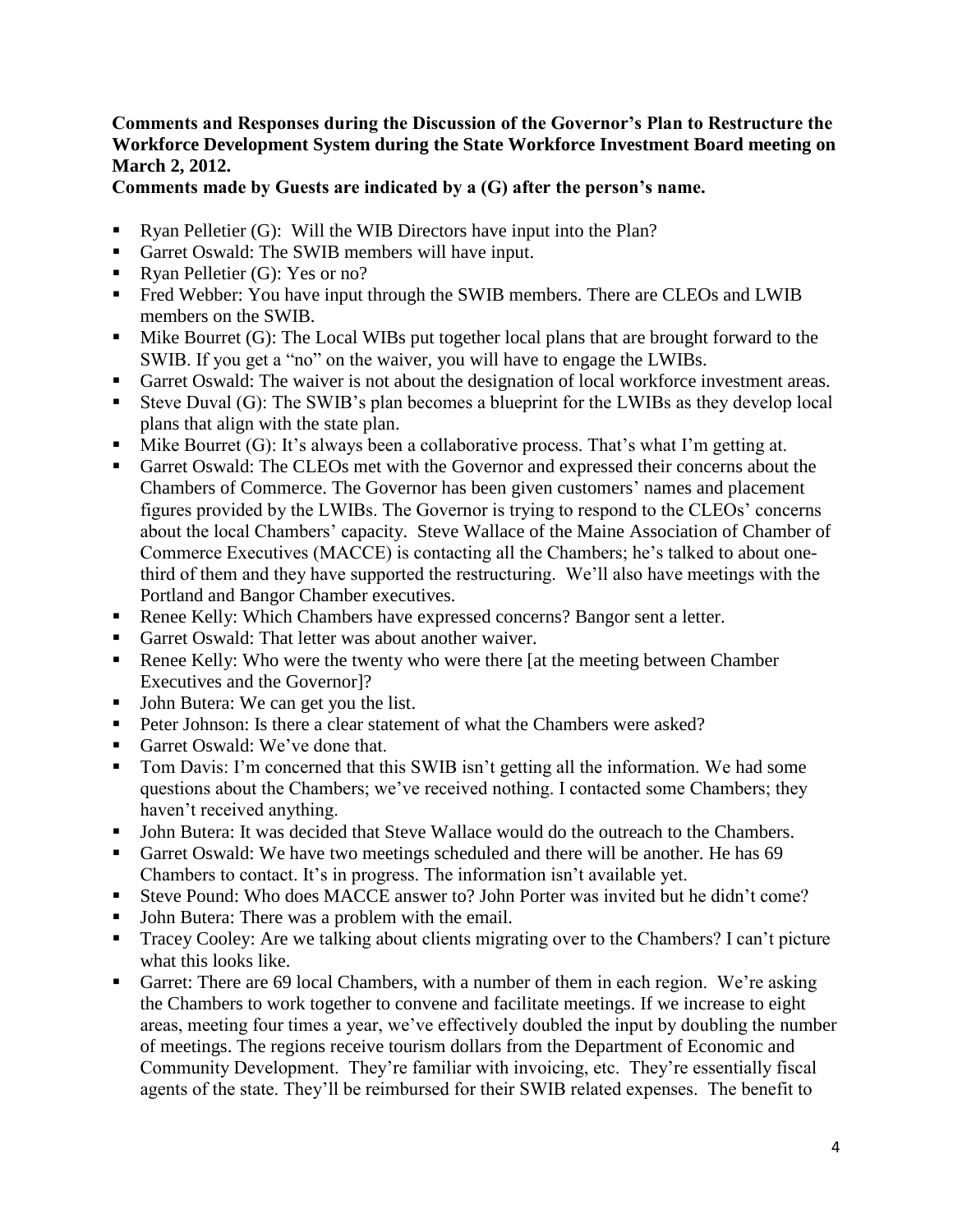them is they can cast their new wider. The new areas don't have five, six counties clumped together.

- **•** Fred Webber: If you can be the matchmaker between job openings and the job seekers, Wayne, I hope you see the logic in that proposition.
- Wayne Holmquist: I do.
- Steve Pound: We have many more meetings. I see LL Bean, Cianbro, Quirk around the table. Before this proposal, we approached local Chambers. Some of them didn't have the capacity. I haven't witnessed businesses not coming to the table.
- Garret Oswald: All of the meetings should still occur. The CLEO role is still the same. They still receive the funds at the county level. They'll still receive the funding. It's based on population; it's a formula. The CLEOs' role stays the same. Employer linkages, brokering, bringing the employers to the table. They'll bring all the partners to the table—education, employers, economic development, etc. This is what Chambers already do.
- Mike Bourret: I think you missed something. The CLEO function wouldn't stay the same. There's a list of functions; they will not have the same role. If you take the designation issue away it suggests that the local authority remains intact, but it's not. All the CLEOs are on record being opposed.
- Garret Oswald: This doesn't change the CLEOs' statutory function. In single WIB states, CLEOs have reached an agreement with the Governor.
- Steve Pound (speaking to Tom Davis): My understanding is that the CLEOs met with the Governor.
- Tom Davis: We held up on signing the letter. We didn't get a response after three weeks. We sent a letter to the feds. Not all the Chambers have been contacted.
- Fred Webber and Garret Oswald: We haven't seen the letter.
- Steve Pound: How does this letter get included?
- Tom Davis-Fred Webber-Ryan Pelletier—couldn't follow their conversation....
- Ryan Pelletier: Who gets the money for tourism from DECD? In Aroostook, the Chamber doesn't get this money.
- Garret Oswald: We'll get this clarified.
- Margaret Harvey: Some of this language we don't understand. I'd love to see the document, the plan.
- Garret Oswald: We're in the process of developing the plan. DOL would be responsible for the contracts—monitoring, contracting—not the Chambers. The SWIB will make the policy for the local regions. There will be a Youth Council at the state level. The other administrative functions would be absorbed by DOL and the SWIB. No one at the Chamber is expected to do it all. It's the same CareerCenters, the same service providers. The hope is to bring more businesses to the table. That's the basic difference here.

After a break, Chair Fred Webber asked each SWIB member around the table to comment.

- **Joanne Harris: This is an emotional, volatile issue. We may want to know what the** parameters are. What are the boundaries if we stay with the LWIBs, or CLEOs' fiduciary responsibility, Chambers? What is appropriate? What is the law? Bring in a third party. What worries me—the people who need the services will get short shrift.
- Scott Good: I appreciate that the first thing we have to talk about is structure. I'd like to see bullet points over the next year to understand what to expect.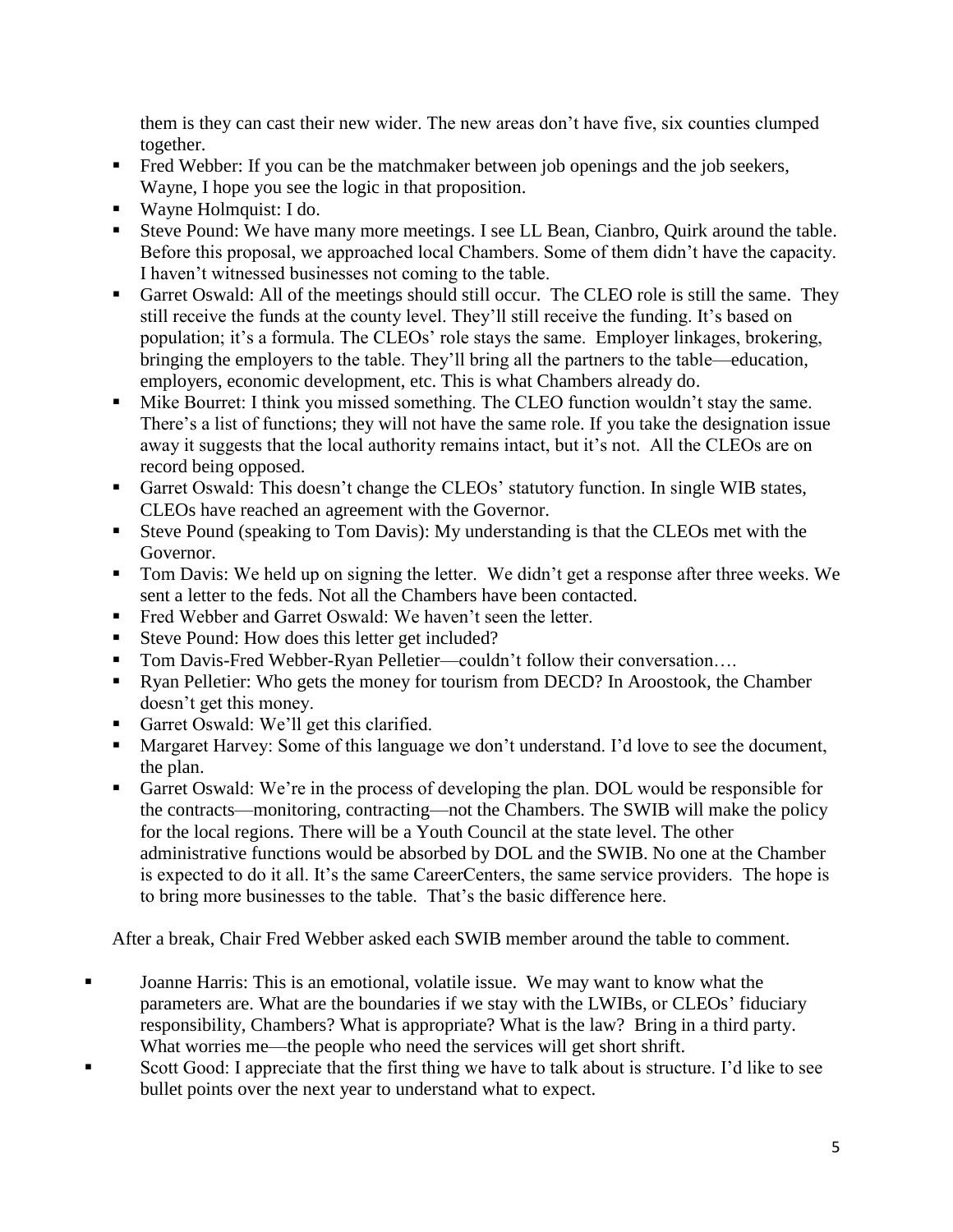- Ed McKersie: it's frustrating to hear all this—letters were sent; an email was sent and someone didn't get it.
- Leo (Chip) Roche: I hear frustration in the room. We need participation. Ultimately it's about ownership. If the plan is owned, it will happen. The process right now is top down. Chambers are good for retail and manufacturing. I'm listening for a couple things that will make or break sector strategies. We need someone who will live and breathe sector strategies, ride herd on employers. We need decision makers—the curriculum, RFPs, negotiate with vendors, hire and fire vendors. If that's not in place, sector strategies will not happen. Employers need to be able to recruit and place employees in programs. Employers need to hire graduates first. All the rest of this [measures, WIA] makes no difference to job seekers and employers.
- Steve Pound: I applaud the Governor for wanting more opportunities for training and skills development. I'm skeptical, worried, and concerned because we don't have a plan. We have to put personalities and baggage aside and use data to move forward. I'd be willing to work with others. Structure doesn't matter, we need policy, process, procedure. Unless we build trust and collaborations, it won't work. I don't think we can wait to help people for 4% savings [\$400,000 savings out of \$10 million in WIA funds].
- Garret Oswald: I've provided you with this report from California that explains the Workforce Investment Act system.
- Gerard Salvo: I remain open to the Chamber concept. Texas and New Mexico Chambers are engaged. I hope we're not driven by time. What's going to happen with those contracts? I'm concerned about the Chambers' learning curve.
- Representative Amy Volk: I feel like quite a newbie. I'm impatient with the pace. What am I supposed to be doing between the meetings in April and July? I'm concerned about the lack of buy-in from staff and how do we deal with this? I'm concerned that staff is wed to the current way and the administration is already locked in to their idea. The solution is in the middle. We need to direct services to the people who need to be retrained.
- Fred Webber: We will give a lot of thought to what you do between April and July.
- Peter Johnson: I agree with what others have said. I would include training and education. I believe strongly in vocational education, associates degrees, certificates. We need a strong link to business. The Chamber has a good access to business but I'm concerned about their capacity to link with education and training. There are others in Piscataquis County with better access. We have to have all of the voices pulling the wagon.
- Fred Webber: We need economic development to be included.
- **I.** Mel Clarrage: There does need to be some systemic change. Getting caught up in the minutiae and satisfying the feds take precedence over helping people. I hope we can start saying, "How does this help business, and how does this help the worker?" This is what we should focus on.
- Fred Webber: The trouble is we have to satisfy the feds because that's where the money comes from.
- Mel Clarrage: Let's figure out the most timely way to satisfy the funders and then get to helping people.
- Carolyn Lockwood: I agree with Mel but at some point people are hungry for the details. There has to be a clear charge to the Chambers. We have to be transparent, communicate openly. I'm not even in a place to consider whether we go with Chambers or stick with LWIBs.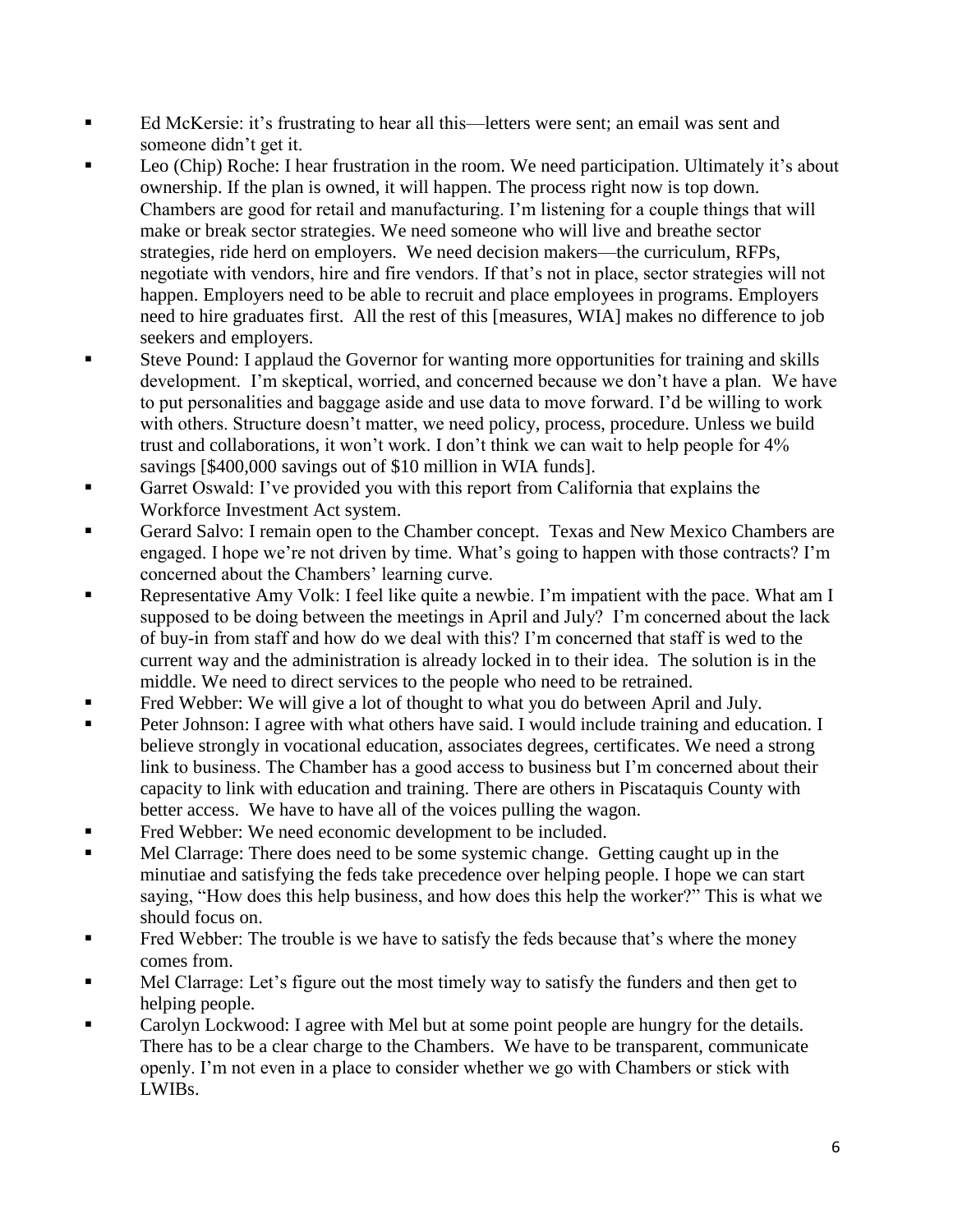- Tracey Cooley: I'm with Carolyn on the transparency. We need to be cognizant of who we're talking about. There are barriers for people who have to navigate the system; they come to the table with other issues, like mental health issues. What's the problem? Change happens. We have to be responsible with the tax payers' money. We have to understand what the restructuring is for.
- Fred Webber: We need more money for training and to be more connected to business. That's why this Board is so important.
- Don Berry: Information—we don't have it on paper. Supply information as timely as you can. The existing WIBs have a lot of talent and we should utilize them. Throwing them aside would be a mistake. I believe in the sector system, apprenticeship, puts the employer in charge of his training. This is the missing piece.
- **EXECUTE:** William Burney: I agree with the third party facilitator. Catching up with the history is not the best use of time. Let's get the facilitation so we can get other things done. The restructuring issue needs to resolved.
- Renee Kelly: More information would be incredibly helpful. Before that, we need to identify what problems need to be solved and the structure will follow. The restructuring doesn't seem to remedy the bifurcation of the employers and the job seekers.
- Dan Muth: Resolving the structure is important. It sounds like the support of the CLEOs is important and I'd like to understand it better. Are these seventeen measures right for what we need? If not, let's look at the regression model.
- Gary McGrane: As a CLEO, we have the same concerns as the Governor. We need to get the money to the jobseekers. It takes time. Wagner-Peyser, Vets, Adults and Dislocated Workers, Youth—are restricted [funds] and we do the best we can as CLEOs, as WIBs. Why CLEOs sent a letter to Jane Oates—we want to preserve what we have. Let's set policies, procedures to follow. The Maine Jobs Council waded through the weeds. We need some direction. The proposal isn't in the best interests of jobseekers, CLEOs, or employers. We need more money. It's our goal to get more money. We've gotten grants. We've lacked the support of private business. Till we decide to work together, we'll be at odds. I'm here to work on the state plan.
- Susan Corbett: I'm connected to everything. One of our Chambers is all volunteer. They don't even have a building. This structure scares me. Let's appreciate the fact that some chambers have more staff, more members, and more money. The rural areas don't have those resources. I'd like to see LWIBs work with Chambers to bring business to the table. Rural areas are different.
- Tom Davis: Trust and collaboration is the big issue. Information—we haven't been given it. That bothers me. The County Commissioners have an open mind. We thought the Governor should have talked to us before he tipped the pot over. I'm bothered by the idea that the Chambers are going to do this. Fred, is this a new idea? For some of them, yes. If you're going to change everything, you wouldn't want to take the chance that someone will work or not. What we have now works. It could be worked on, but I don't think the Chambers can do it. I want to make it better. I think the Governor is getting some bad information.
- Fred Webber: I talked with Chamber executives from Colorado and they said if we can make it work it will be a national model. We know some Chambers are stronger than others.
- Tom Davis: It's a whole different ball game in Colorado.
- **Fred Webber: Talk to Vermont.**
- Tom Davis: Vermont is unique.
- Fred Webber: Talk to Montana—a one WIB state.